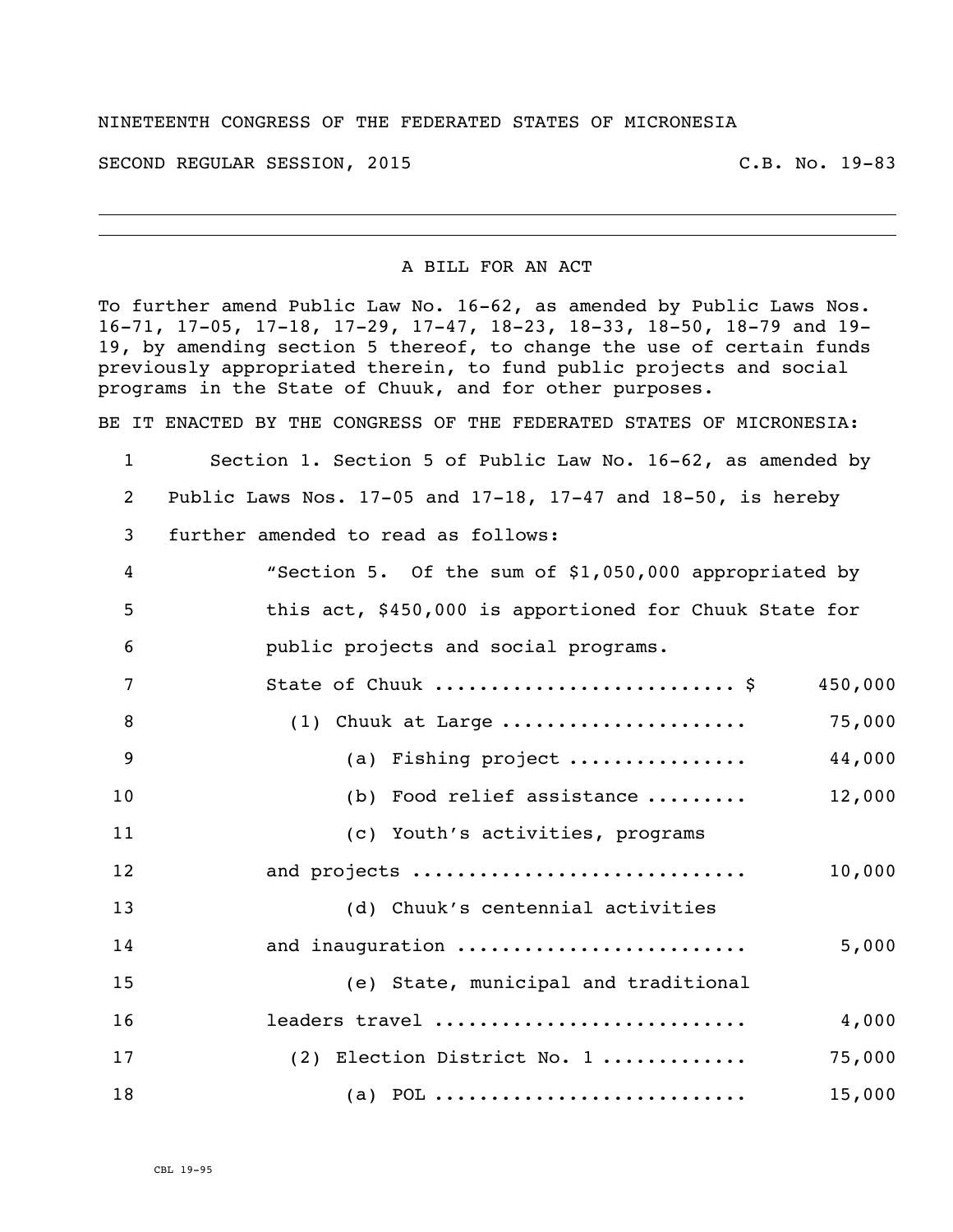| $\mathbf{1}$   | (b) Community centers'                      |        |
|----------------|---------------------------------------------|--------|
| $\overline{2}$ | renovation/repair \$                        | 44,470 |
| 3              | (c) Fishing project                         | 7,166  |
| 4              | (d) Power/solar lighting system             | 8,364  |
| 5              | (3) Election District No. 2                 | 75,000 |
| 6              | (a) [Piis-Paneu Constitutional              |        |
| 7              | referendum] Fono Municipality Inauguration. | 5,000  |
| 8              | (b) Road repair heavy equipment             | 50,000 |
| 9              | (c) [Northern Namoneas Social and           |        |
| 10             | Economic Development Authority Supplement]  |        |
| 11             | Leadership/patients/students travel needs   | 20,000 |
| 12             | (4) Election District No. 3                 | 75,000 |
| 13             | (a) Fishing project                         | 24,383 |
| 14             | (b) Housing/Community Halls                 | 9,331  |
| 15             | (c) Entrepreneurship subsidy                | 5,474  |
| 16             | (d) Land transportation                     | 12,000 |
| 17             | (e) Contribution to Social Security         |        |
| 18             | premium payment                             | 2,000  |
| 19             | (f) Food relief assistance                  | 8,950  |
| 20             | (g) Leadership travel                       | 5,000  |
| 21             | (h) POL, charter & cash power               | 4,526  |
| 22             | (i) Southern Namoneas leadership            |        |
| 23             | conference                                  | 3,336  |
| 24             | (5) Election District No. 4                 | 75,000 |
| 25             | (a) Fishing project                         | 50,000 |